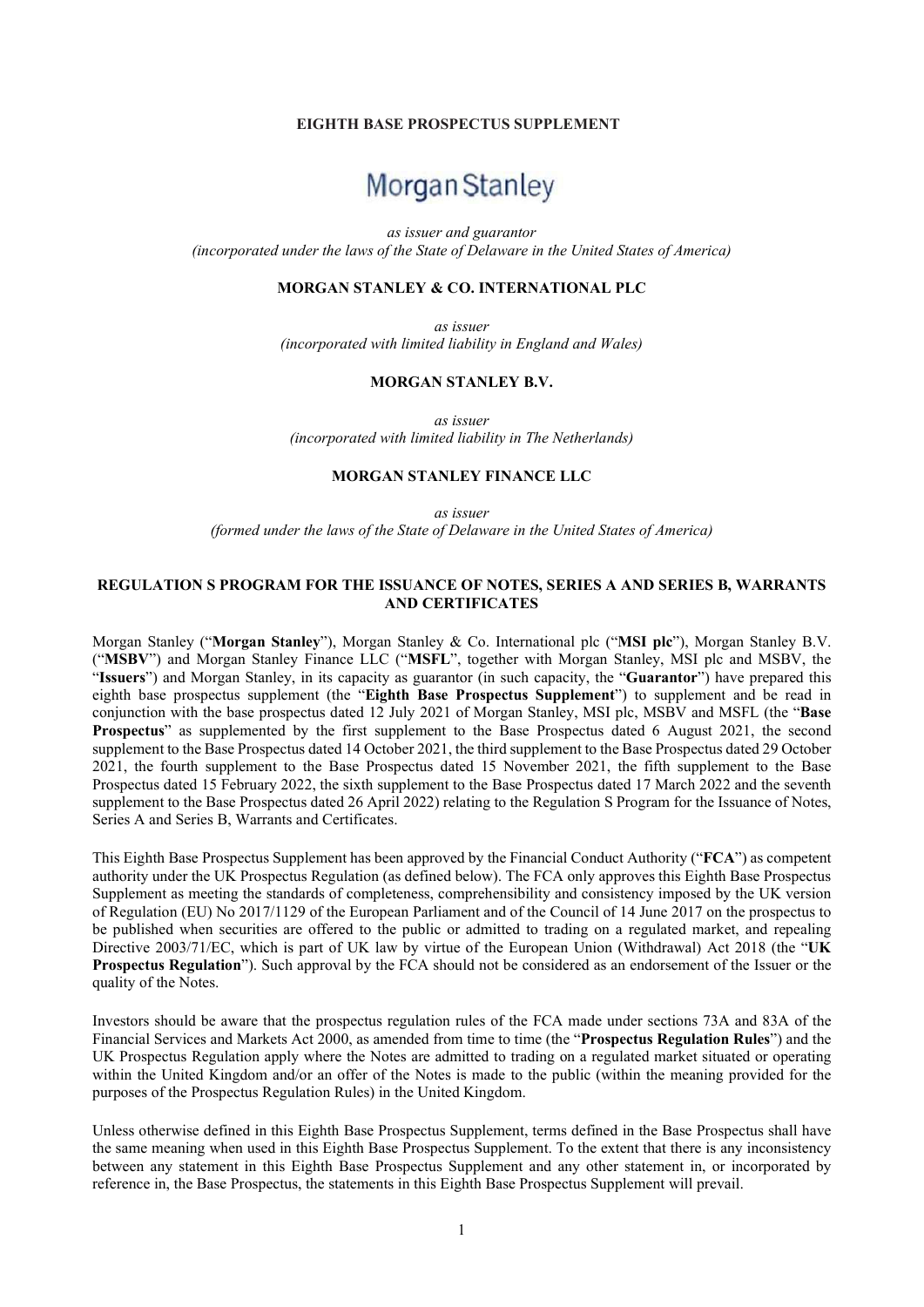The purpose of this Eighth Base Prospectus Supplement is to:

- (a) disclose the publication by Morgan Stanley of its Quarterly Report on Form 10-Q for the quarterly period ended 31 March 2022 (the "Morgan Stanley March 2022 Form 10-Q");
- (b) disclose the publication by MSI plc of its annual report and financial statements for the year ended 31 December 2021 (the "MSI plc 2021 Annual Report");
- (c) disclose the publication by MSBV of its annual report and financial statements for the year ended 31 December 2021 (the "MSBV 2021 Annual Report");
- (d) disclose the publication by MSFL of its annual report and financial statements for the year ended 31 December 2021 (the "MSFL 2021 Annual Report");
- (e) incorporate the Morgan Stanley March 2022 Form 10-Q, MSI plc 2021 Annual Report, MSBV 2021 Annual Report and MSFL 2021 Annual Report by reference into the Base Prospectus, as set out in "Part A" of this Eighth Base Prospectus Supplement;
- (f) make certain consequential amendments to the "Description of Morgan Stanley" section in the Base Prospectus pursuant to the publication of the Morgan Stanley March 2022 Form 10-Q and S&P's upgrade to the Long-Term debt rating of Morgan Stanley, as set out in "Part B" of this Eighth Base Prospectus Supplement;
- (g) make certain consequential amendments to the "Description of Morgan Stanley & Co. International plc" section in the Base Prospectus pursuant to the publication of the MSI plc 2021 Annual Report, as set out in "Part C" of this Eighth Base Prospectus Supplement;
- (h) make certain consequential amendments to the "Description of Morgan Stanley B.V." section in the Base Prospectus pursuant to the publication of the MSBV 2021 Annual Report, as set out in "Part D" of this Eighth Base Prospectus Supplement;
- (i) make certain consequential amendments to the "Description of Morgan Stanley Finance LLC" section in the Base Prospectus pursuant to the publication of the MSFL 2021 Annual Report and S&P's upgrade to the Long-Term debt rating of MSFL, as set out in "Part E" of this Eighth Base Prospectus Supplement; and
- (j) make certain consequential amendments to "General Information" section in the Base Prospectus pursuant to the publication of the Morgan Stanley March 2022 Form 10-Q, MSI plc 2021 Annual Report, MSBV 2021 Annual Report and MSFL 2021 Annual Report, as set out in "Part F" of this Eighth Base Prospectus Supplement.

In accordance with Article 23.2 of the UK Prospectus Regulation, investors who have agreed to purchase or subscribe for, or have applied to purchase or subscribe for, any Notes prior to the publication of this Eighth Base Prospectus Supplement and where Notes had not yet been delivered to the investors at the time when the significant new factor, material mistake or material inaccuracy arose or was noted, shall have the right, exercisable within two Business Days following the date of publication of this Eighth Base Prospectus Supplement, to withdraw their acceptances or applications by notice in writing to the relevant Issuer or Manager, as the case may be. The final date within which such right of withdrawal must be exercised is 24 May 2022.

Save as disclosed in this Eighth Base Prospectus Supplement, no significant new factor, material mistake or inaccuracy relating to information included in the Base Prospectus has arisen since the publication of the Base Prospectus.

Each Responsible Person (as defined below) accepts responsibility for the information contained in the relevant document and confirms that, to the best of its knowledge, having taken all reasonable care to ensure that such is the case, the information contained in the relevant document is in accordance with the facts and does not omit anything likely to affect the import of such information.

#### "Responsible Person" means:

(i) MSI plc with regard to this Ninth Base Prospectus Supplement which comprises this Ninth Base Prospectus Supplement with the exception of Part A and Part B, Part D, Part E and Part F hereto;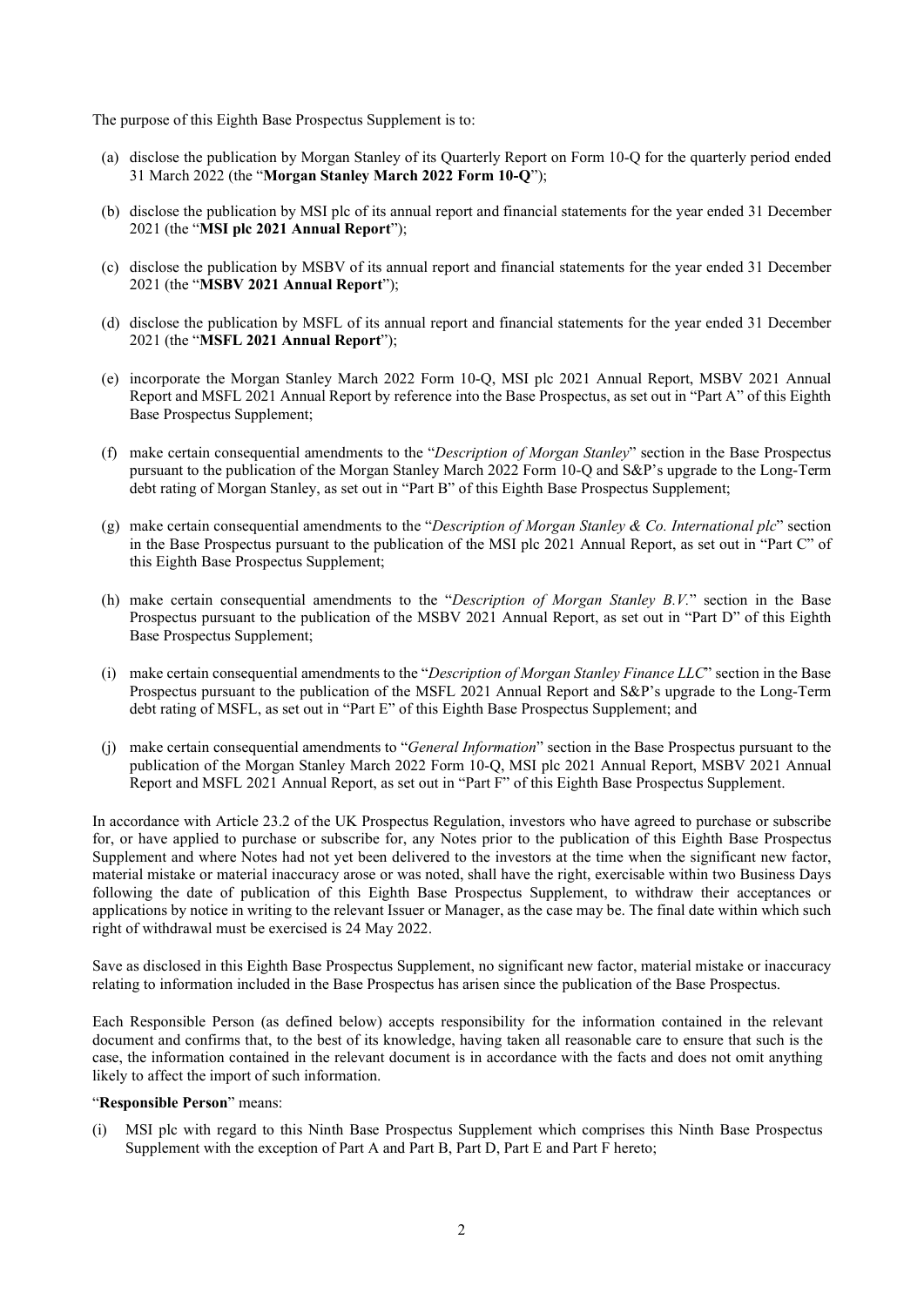- (ii) MSBV with regard to this Ninth Base Prospectus Supplement which comprises this Ninth Base Prospectus Supplement with the exception of Part A and Part B, Part C, Part E and Part F hereto;
- (iii) MSFL with regard to this Ninth Base Prospectus Supplement which comprises this Ninth Base Prospectus Supplement with the exception of Part A and Part B, Part C, Part D, and Part F hereto; and
- (iv) Morgan Stanley with regard to this Ninth Base Prospectus Supplement which comprises this Ninth Base Prospectus Supplement with the exception of Part C, Part D and Part E hereto.

This Eighth Base Prospectus Supplement, the Morgan Stanley March 2022 Form 10-Q, MSI plc 2021 Annual Report, MSBV 2021 Annual Report and MSFL 2021 Annual Report are available for viewing, and copies may be obtained from, the officers of the Issuers and the Paying Agents.

This Eighth Base Prospectus Supplement is available on Morgan Stanley's website at http://sp.morganstanley.com/EU/Documents.

The Morgan Stanley March 2022 Form 10-Q is available on Morgan Stanley's website at https://www.morganstanley.com/content/dam/msdotcom/en/about-us-ir/shareholder/10q0322.pdf.

The MSI plc 2021 Annual Report is available on Morgan Stanley's website at https://sp.morganstanley.com/EU/Download/GeneralDocument?documentID=deb4bb5b-28f7-4e8d-bad4 c506299f78e9.

The MSBV 2021 Annual Report is available on Morgan Stanley's website at https://sp.morganstanley.com/EU/Download/GeneralDocument?documentID=c69a203a-ea4e-4936-8fbc-3ba16badc461.

The MSFL 2021 Annual Report is available on Morgan Stanley's website at https://sp.morganstanley.com/EU/Download/GeneralDocument?documentID=1d6e0bc9-1aa7-4d35-a7a1- 882d92a96edc.

20 May 2022

## MORGAN STANLEY

# MORGAN STANLEY & CO. INTERNATIONAL PLC

### MORGAN STANLEY B.V.

# MORGAN STANLEY FINANCE LLC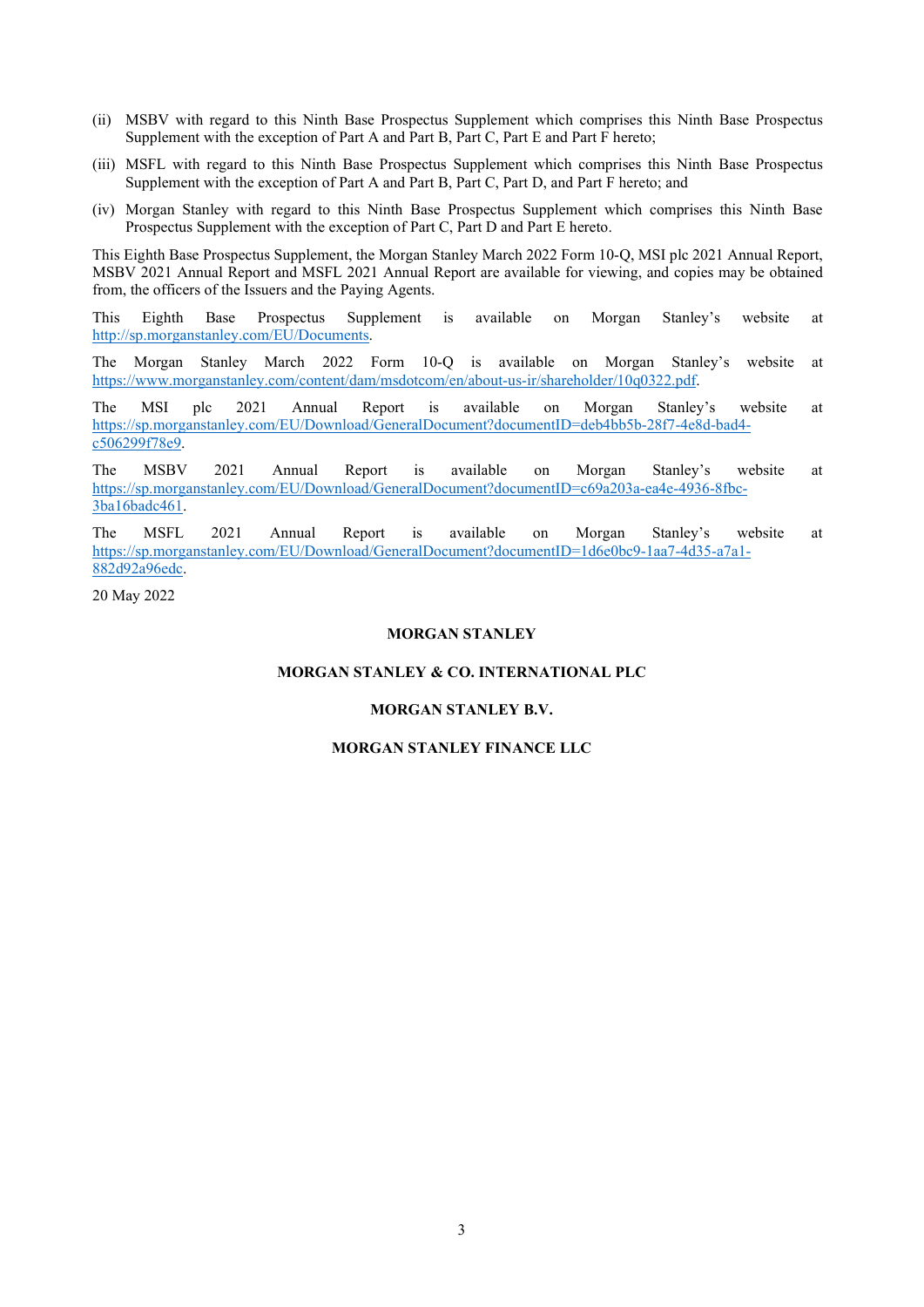# **CONTENTS**

|                                                                                                             | Page |
|-------------------------------------------------------------------------------------------------------------|------|
| <b>PART A – INCORPORATION BY REFERENCE</b>                                                                  | 5    |
| <b>PART B – AMENDMENTS TO "DESCRIPTION OF MORGAN STANLEY" SECTION</b>                                       | 8    |
| <b>PART C – AMENDMENTS TO "DESCRIPTION OF MORGAN STANLEY &amp; CO.</b><br><b>INTERNATIONAL PLC" SECTION</b> |      |
| <b>PART D – AMENDMENTS TO "DESCRIPTION OF MORGAN STANLEY B.V." SECTION</b>                                  | 10   |
| <b>PART E – AMENDMENTS TO "DESCRIPTION OF MORGAN STANLEY FINANCE</b><br><b>LLC" SECTION</b>                 | 11   |
| <b>PART F – AMENDMENTS TO THE "GENERAL INFORMATION" SECTION</b>                                             | 12   |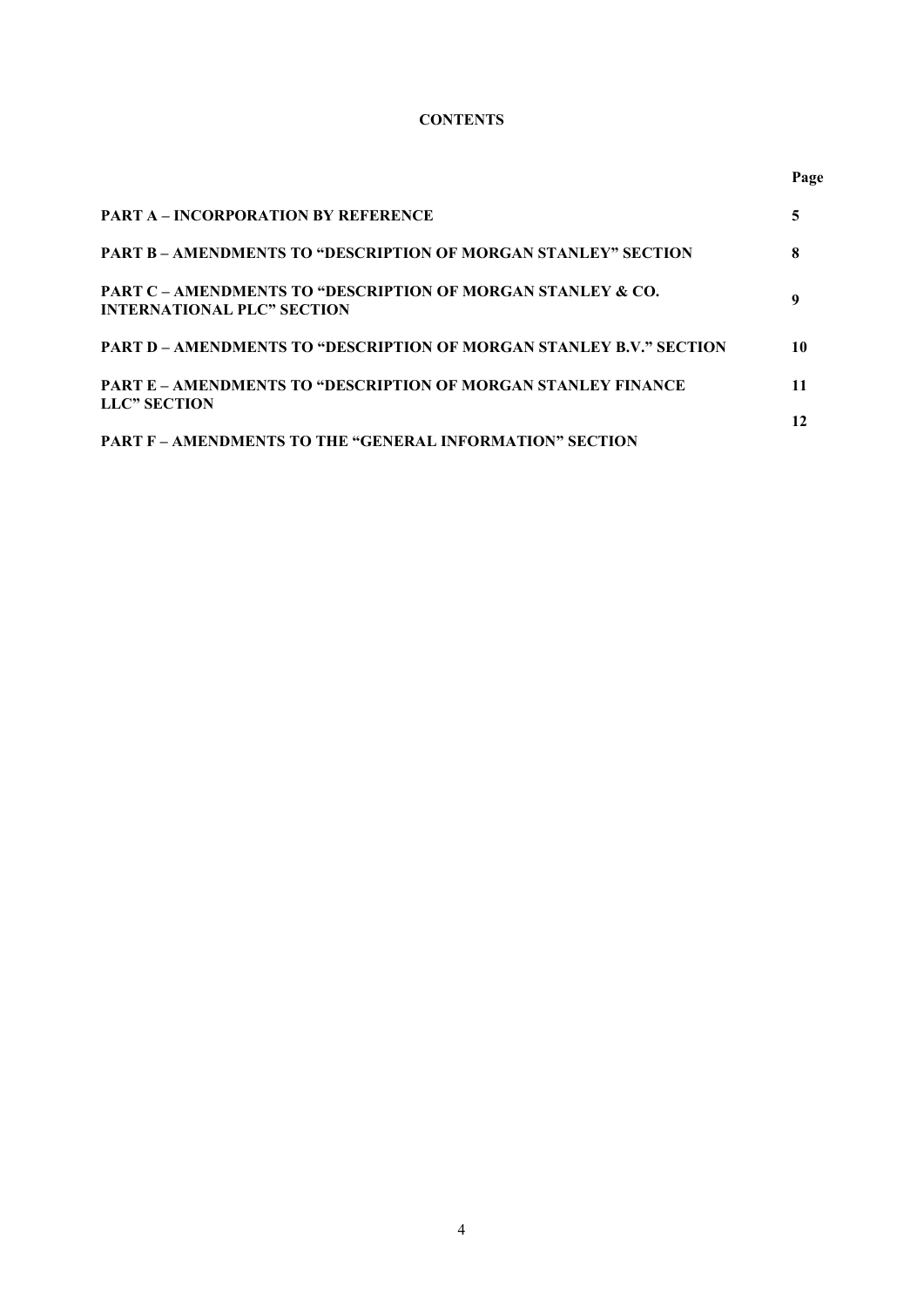# PART A - INCORPORATION BY REFERENCE

This Eighth Base Prospectus Supplement incorporates by reference the Morgan Stanley March 2022 Form 10-Q, MSI plc 2021 Annual Report, MSBV 2021 Annual Report, MSFL 2021 Annual Report and supplements the section entitled "Information Incorporated by Reference" contained on pages 90-96 of the Base Prospectus.

The information incorporated by reference must be read in conjunction with the cross-reference table below which supplements the table of information incorporated by reference in the section entitled "Incorporation by Reference" contained on pages 90-96 of the Base Prospectus.

The following documents and/or information shall be deemed to be incorporated by reference in, and to form part of, the Base Prospectus:

| <b>Document filed</b>                                                                             |                                                                                                 |             | Information incorporated by reference                             | Page      |
|---------------------------------------------------------------------------------------------------|-------------------------------------------------------------------------------------------------|-------------|-------------------------------------------------------------------|-----------|
| <b>Morgan Stanley</b>                                                                             |                                                                                                 |             |                                                                   |           |
| Quarterly Report on Form 10-Q for<br>the quarterly period ended 31<br>March 2022                  |                                                                                                 |             |                                                                   |           |
| https://www.morganstanley.com/co<br>ntent/dam/msdotcom/en/about-us-<br>ir/shareholder/10q0322.pdf | (1)                                                                                             |             | Financial Information                                             | 1         |
|                                                                                                   | (2)<br>Management's Discussion and Analysis of<br>Financial Condition and Results of Operations |             | $1 - 22$                                                          |           |
|                                                                                                   | (3)                                                                                             | <b>Risk</b> | Quantitative and Qualitative Disclosures about                    | $23 - 30$ |
|                                                                                                   | (4)                                                                                             |             | Report of Independent Registered Public<br><b>Accounting Firm</b> | 31        |
|                                                                                                   | (5)                                                                                             |             | Consolidated Financial Statements and Notes                       | $32 - 63$ |
|                                                                                                   |                                                                                                 | (i)         | <b>Consolidated Income Statements</b><br>(Unaudited)              | 32        |
|                                                                                                   |                                                                                                 | (ii)        | Consolidated Comprehensive Income<br>Statements (Unaudited)       | 32        |
|                                                                                                   |                                                                                                 | (iii)       | Consolidated Balance Sheet (Unaudited as<br>at 31 March 2022)     | 33        |
|                                                                                                   |                                                                                                 | (iv)        | Consolidated Statements of Changes in<br>Total Equity (Unaudited) | 34        |
|                                                                                                   |                                                                                                 | (v)         | <b>Consolidated Cash Flow Statements</b><br>(Unaudited)           | 35        |
|                                                                                                   |                                                                                                 | (vi)        | Notes to Consolidated Financial<br>Statements (Unaudited)         | $36 - 64$ |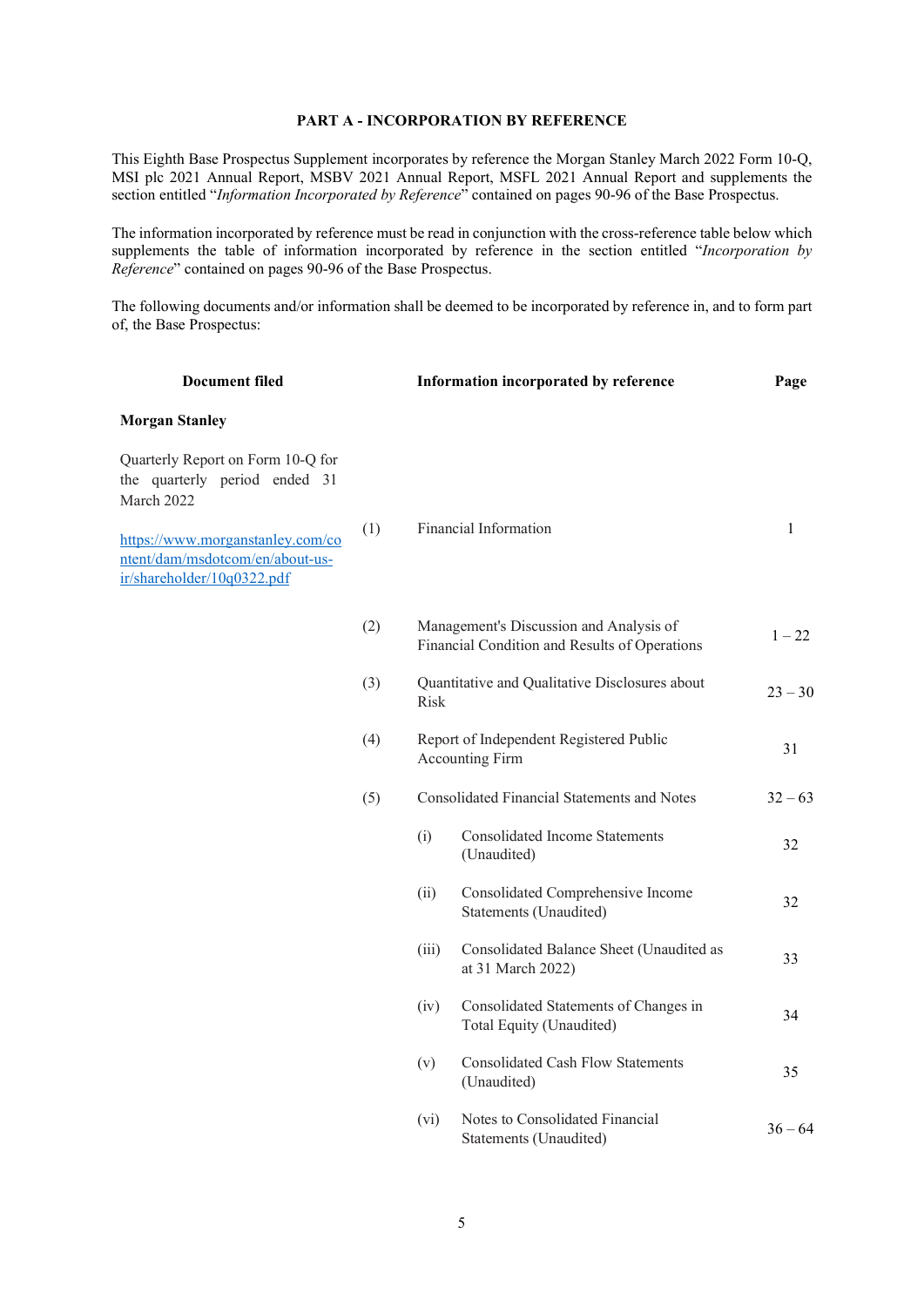|                                                                                     | (6)  | Financial Data Supplement (Unaudited)                          | 64        |
|-------------------------------------------------------------------------------------|------|----------------------------------------------------------------|-----------|
|                                                                                     | (7)  | Glossary of Common Terms and Acronyms                          | 65        |
|                                                                                     | (8)  | <b>Controls and Procedures</b>                                 | 66        |
|                                                                                     | (9)  | <b>Legal Proceedings</b>                                       | 66        |
|                                                                                     | (10) | Other Information                                              | 66        |
|                                                                                     | (11) | Unregistered Sales of Equity Securities and Use of<br>Proceeds | 66        |
|                                                                                     | (12) | Signatures                                                     | 67        |
| cial<br>31<br>$\overline{\text{U}/\text{U}}$<br>$\overline{\text{loc}}$<br>$\equiv$ | (1)  | Independent auditor's report                                   | $41 - 48$ |
|                                                                                     | (2)  | Consolidated income statement                                  | 49        |
|                                                                                     | (3)  | Consolidated statement of comprehensive income                 | 50        |
|                                                                                     | (4)  | Consolidated statement of changes in equity                    | 51        |
|                                                                                     | (5)  | Consolidated statement of changes in equity                    | 52        |
|                                                                                     |      |                                                                |           |

# MSI plc

MSI plc Report and finance statements for the year ended December 2021

https://sp.morganstanley.com/E Download/GeneralDocument?d umentID=deb4bb5b-28f7-4e8dbad4-c506299f78e9

| (2)  | Consolidated income statement                  | 49          |
|------|------------------------------------------------|-------------|
| (3)  | Consolidated statement of comprehensive income | 50          |
| (4)  | Consolidated statement of changes in equity    | 51          |
| (5)  | Consolidated statement of changes in equity    | 52          |
| (6)  | Consolidated statement of financial position   | 53          |
| (7)  | Company statement of financial position        | 54          |
| (8)  | Consolidated statement of cash flows           | 55          |
| (9)  | Notes to the consolidated financial statements | $56 - 148$  |
| (10) | Appendix to the financial statements           | $149 - 150$ |
|      |                                                |             |

# **MSBV**

MSBV Report and financial statements for the year ended 31 December 2021

https://sp.morganstanley.com/EU/D ownload/GeneralDocument?docum entID=c69a203a-ea4e-4936-8fbc-3ba16badc461 (1) Directors' responsibility statement 11

6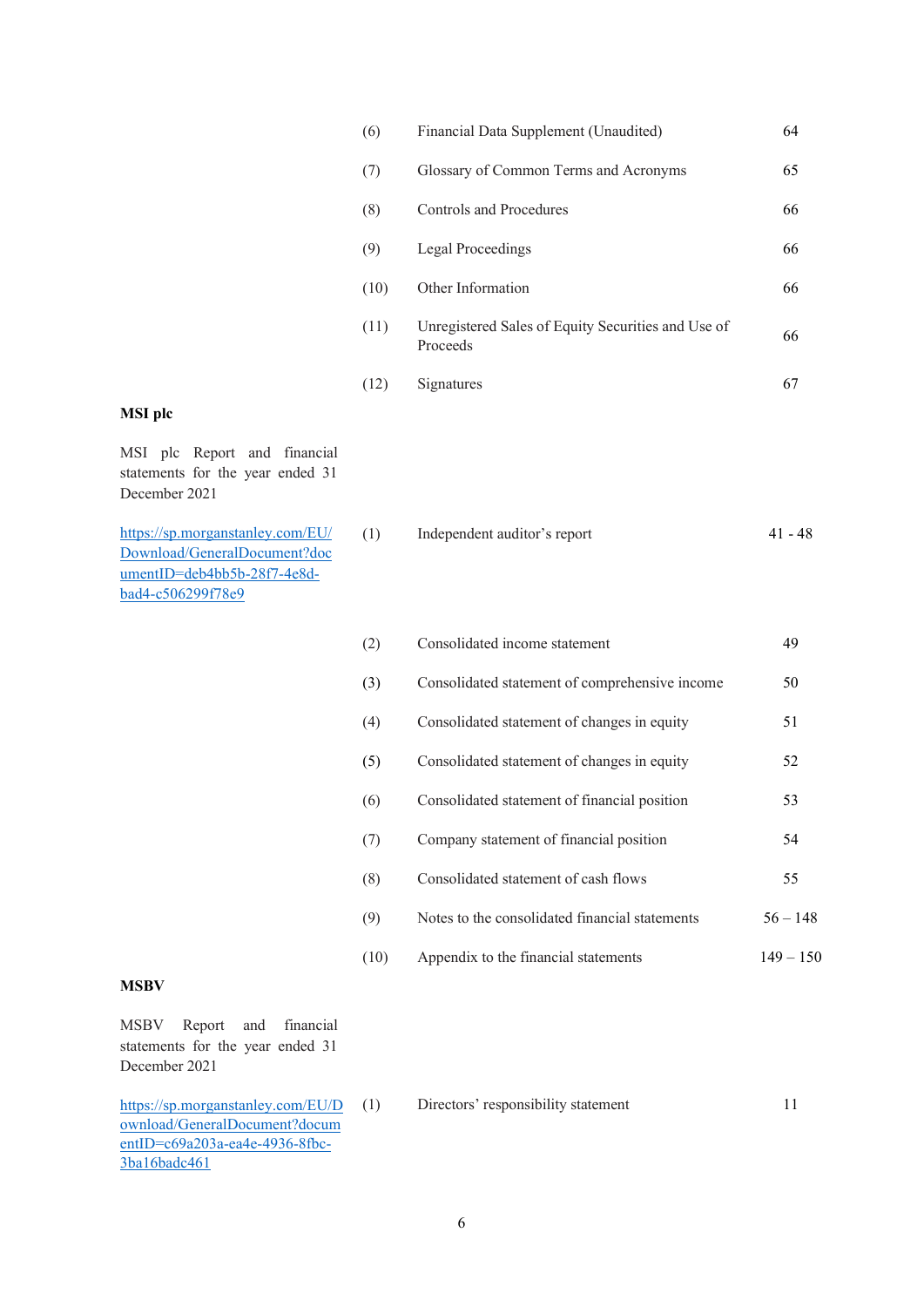| (2) | Statement of comprehensive income | 12        |
|-----|-----------------------------------|-----------|
| (3) | Statement of changes in equity    | 13        |
| (4) | Statement of financial position   | 14        |
| (5) | Statement of cash flows           | 15        |
| (6) | Notes to the financial statements | $16 - 68$ |
| (7) | Additional information            | 69        |
| (8) | Independent auditors' report      | 70        |

### MSFL

MSFL Annual financial report for the year ended 31 December 2021

https://sp.morganstanley.com/EU/D ownload/GeneralDocument?docum entID=1d6e0bc9-1aa7-4d35-a7a1- 882d92a96edc

| (1) | Directors' responsibility statement |  |
|-----|-------------------------------------|--|
|     |                                     |  |

| (2) | Independent Auditor's report                          | $9 - 10$  |
|-----|-------------------------------------------------------|-----------|
| (3) | Statements of financial condition                     | 11        |
| (4) | Statements of comprehensive income (Loss)             | 12        |
| (5) | Statements of cash flows                              | 13        |
| (6) | Statements of changes in member's equity<br>(Deficit) | 14        |
| (7) | Notes to the financial statements                     | $15 - 28$ |
| (8) | Glossary of common terms and acronyms                 | 29        |

Any non-incorporated parts of the documents referred to herein are either deemed not relevant for an investor or are otherwise covered elsewhere in the Base Prospectus.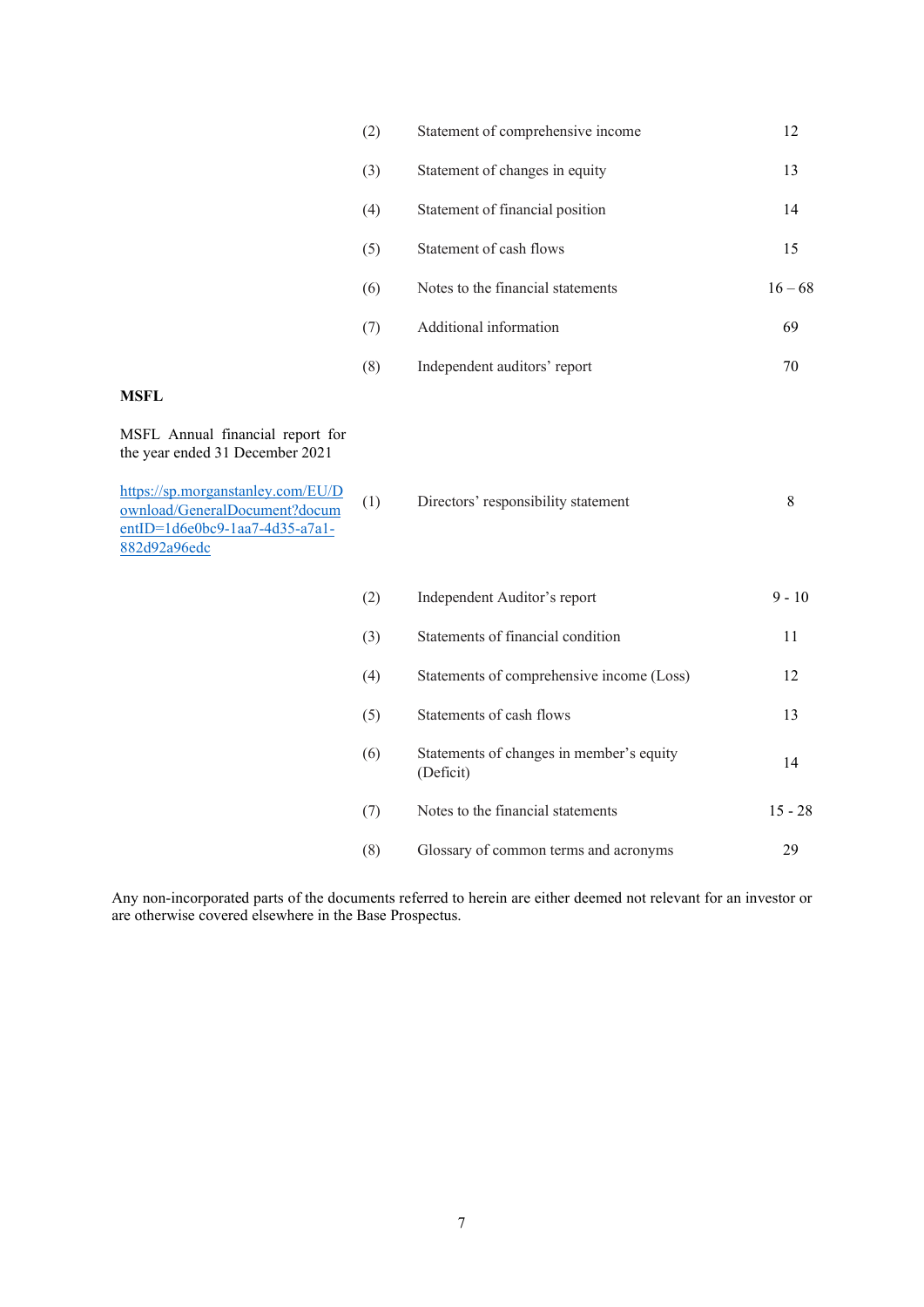#### PART B – AMENDMENTS TO "DESCRIPTION OF MORGAN STANLEY" SECTION

1. The final row of the table underneath the sub-section titled "Credit Ratings" on page 906 of the Base Prospectus shall be deemed to be deleted in its entirety and the following substituted therefor:

 $S\&P$   $A-2$   $A-$  Stable

2. The final row of the table underneath the sentence "The meaning of the above credit ratings is as follows" on pages 906 – 907 of the Base Prospectus shall be deemed to be deleted in its entirety and the following substituted therefor:

financial commitments is satisfactory.

S&P A short-term obligation rated An obligation rated 'A' is 'A-2' is somewhat more somewhat more susceptible to susceptible to the adverse effects the adverse effects of changes in of changes in circumstances and circumstances and economic economic conditions than conditions than obligations in obligations in higher ratings higher-rated categories. categories. However, the However, the obligor's capacity obligor's capacity to meet its to meet its financial commitment on the obligation is still strong. Ratings from 'AA' to 'CCC' may be modified by the addition of a plus  $(+)$  or minus  $(-)$  sign to show relative standing within the rating categories.

3. Sub-paragraphs (a) and (b) of the sub-section titled "7. LEGAL PROCEEDINGS" on pages 930 – 935 of the Base Prospectus shall be deemed to be deleted in its entirety and the following substituted therefor:

"(a) the paragraph beginning with "Legal" under the heading "Contingencies" under the heading "Commitments, Guarantees and Contingencies" in "Notes to Consolidated Financial Statements (Unaudited)" on pages 117-118 and the section entitled "Legal Proceedings" on pages 145-148 of Morgan Stanley's Annual Report on Form 10-K for the year ended 31 December 2021;

(b) the paragraphs beginning with "Legal" under the heading "Contingencies" under the heading "Commitments, Guarantees and Contingencies" in "Notes to Consolidated Financial Statements (Unaudited)" on pages 53 – 55 and the section entitled "Legal Proceedings" on page 66 of Morgan Stanley's Quarterly Report on Form 10- Q for the quarterly period ended 31 March 2022;"

4. The paragraph headed "Significant Change" of the sub-section titled "8. ADDITIONAL INFORMATION" set out on page 936 of the Base Prospectus shall be deleted in its entirety and the following substituted therefor:

"There has been no significant change in the financial performance or financial position of Morgan Stanley or the Morgan Stanley Group since 31 March 2022, the date of the latest published interim (unaudited) financial statements of Morgan Stanley."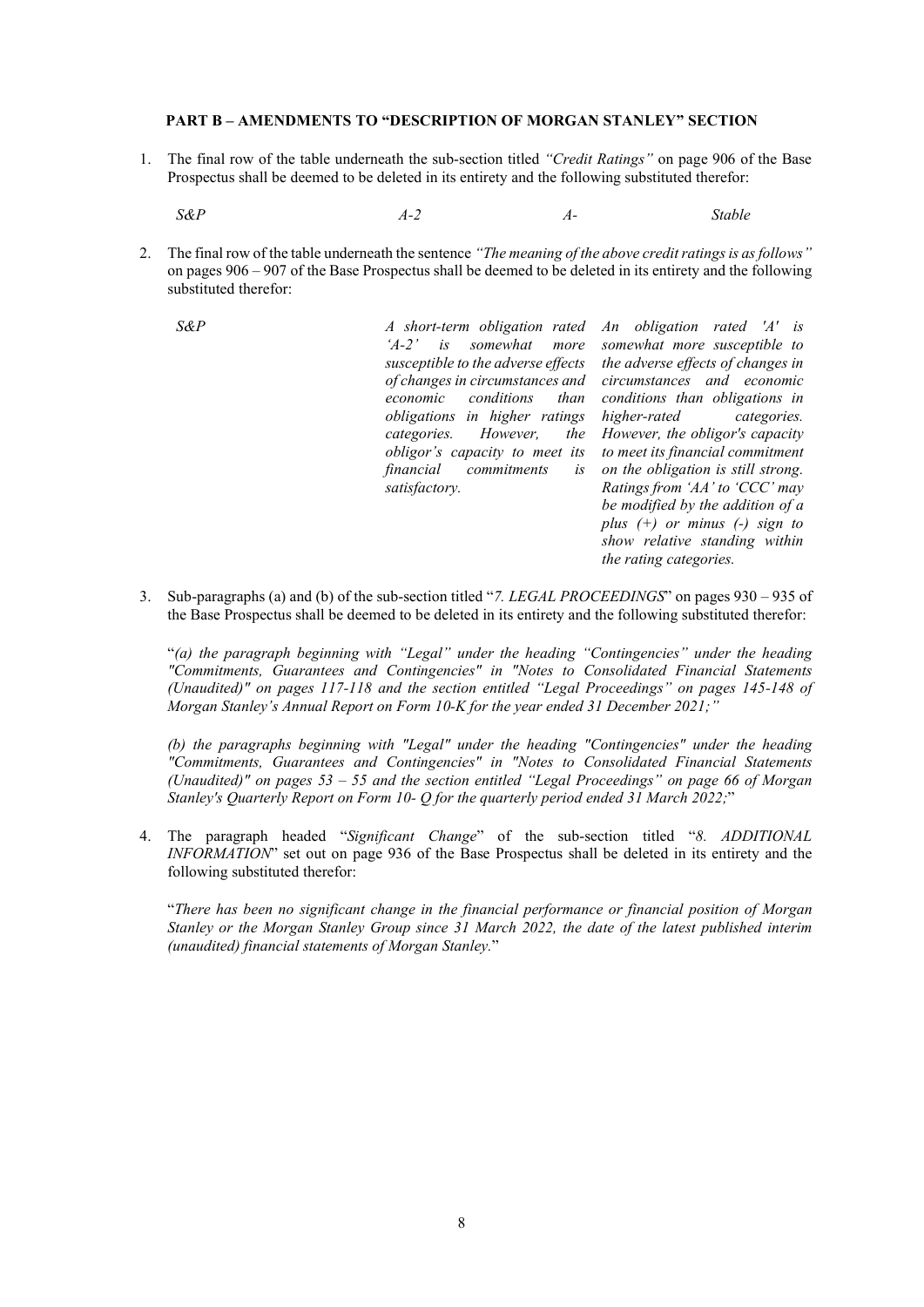# PART C – AMENDMENTS TO "DESCRIPTION OF MORGAN STANLEY & CO. INTERNATIONAL PLC" SECTION

1. Sub-paragraph (e) of the sub-section titled "7. LEGAL PROCEEDINGS" on pages 944 – 947 of the Base Prospectus shall be deemed to be deleted in its entirety and the following substituted therefor:

"(e) the section entitled "Litigation Matters" and the section entitled "Tax Matters" under the heading "Provisions" in "Notes to Consolidated Financial Statements" on pages 86 – 88 of MSI plc's report and financial statements for the year ended 31 December 2021; and"

2. The paragraphs titled "Auditors", "Trend Information", "Significant Change" and "Capital Structure" of the sub-section titled "8. Additional Information" on pages 947 – 948 of the Base Prospectus shall be deemed to be deleted in its entirety and the following substituted therefor:

# "Auditors

MSI plc's report and accounts for the financial years ended 31 December 2021 and 31 December 2020 have been audited by Deloitte LLP of 1 New Street Square, London EC4A 3HO who are a firm of registered auditors and a member firm of the Institute of Chartered Accountants in England and Wales for institute by-laws purposes.

# Trend Information

There has been no material adverse change in the prospects of MSI plc since 31 December 2021.

# Significant Change

There has been no significant change in the financial performance or position of the MSI plc Group since 31 December 2021, the date of the last published annual audited financial statements of MSI plc.

#### Capital Structure

As of 31 December 2021, MSI plc had the following issued and fully paid up share capital:

- (i)  $\pounds$ 17,615,107 divided into 17,615,107 ordinary shares of £1 par value each (the "GBP 1.00 Ordinary Shares"). Each GBP Ordinary Share is entitled to one vote within its class. The GBP Ordinary Shares as a class are entitled to 0.1 per cent. of the votes at shareholder meetings.
- (ii) U.S.\$10,935,105,148 divided into 10,935,105,148 ordinary shares of U.S.\$1 par value each (the "USD 1.00 Ordinary Shares"). Each USD Ordinary Share is entitled to one vote within its class. The USD Ordinary Shares as a class are entitled to 99.9 per cent. of the votes at shareholder meetings.
- (iii) U.S. \$1,500,000,000 divided into 1,500,000,000 class A ordinary shares of U.S.\$1 par value each (the "USD 1.00 Class A Non-Voting Ordinary Shares"). The holders of the USD Class A Non-Voting Ordinary Shares are not entitled to vote at Shareholders meetings of MSI plc."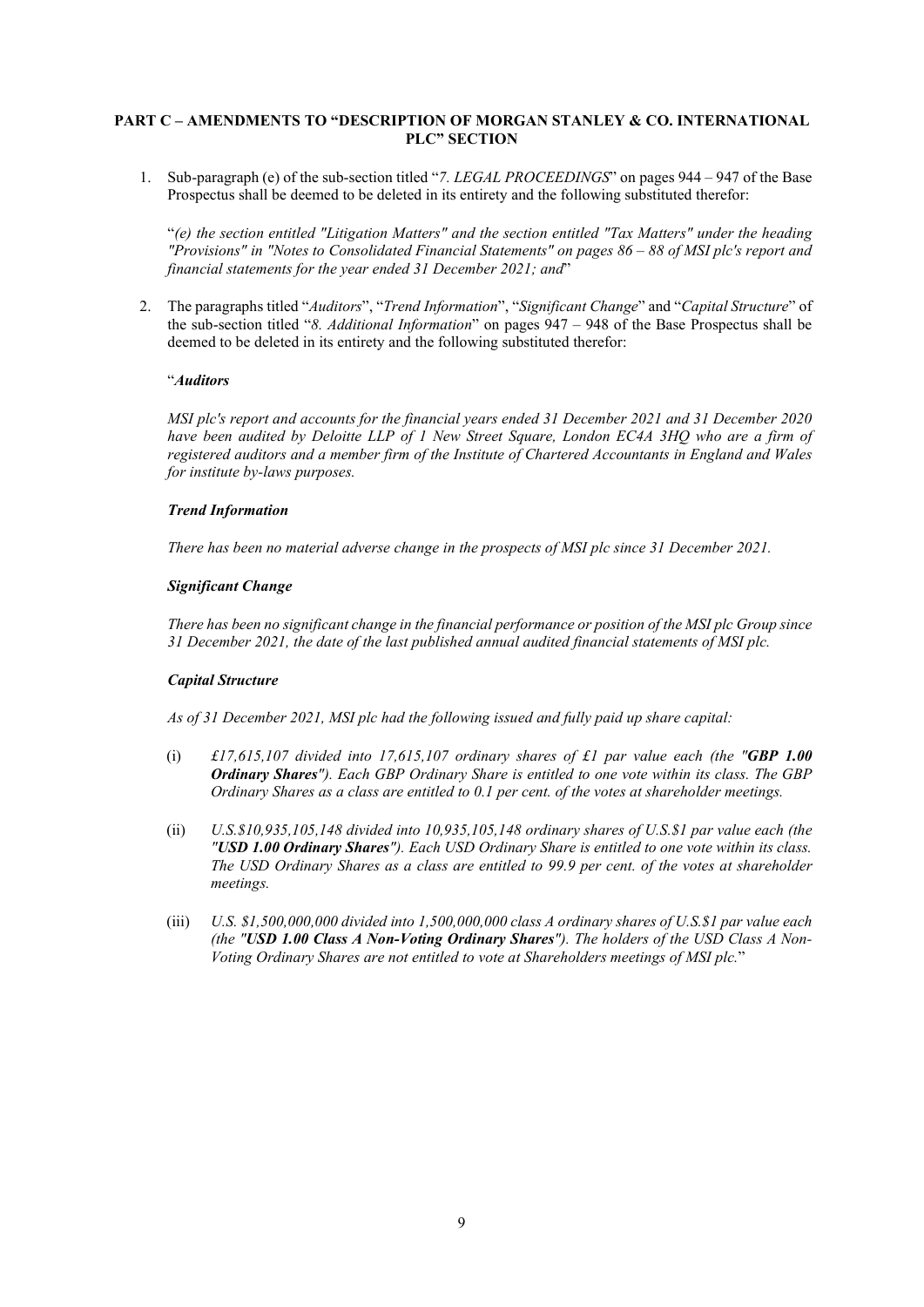# PART D – AMENDMENTS TO "DESCRIPTION OF MORGAN STANLEY B.V." SECTION

1. The paragraphs titled "Auditors", "Trend Information" and "Significant Change" under the section titled "8. ADDITIONAL INFORMATION", as set out on page 952 of the Base Prospectus, shall be deemed to be deleted in their entirety and replaced with the following:

### "Auditors

Deloitte Accountants B.V., independent auditors and certified public accountants of Gustav Mahlerlaan 2970, 1081 LA Amsterdam, The Netherlands, a member of the Netherlands Institute of Chartered Accountants (Nederlandse Beroepsorganisatie van Accountants), have audited the financial statements of MSBV for the years ended 31 December 2020 and 31 December 2021 and unqualified opinions have been reported thereon.

This document does not contain any other information that has been audited by Deloitte Accountants B.V.

#### Trend Information

MSBV intends to continue issuing securities and entering into hedges in respect of such issues of securities. There has been no material adverse change in the prospects of MSBV since 31 December 2021.

#### Significant Change

There has been no significant change in the financial performance or position of MSBV since 31 December 2021, the date of the last published annual audited financial statements of MSBV."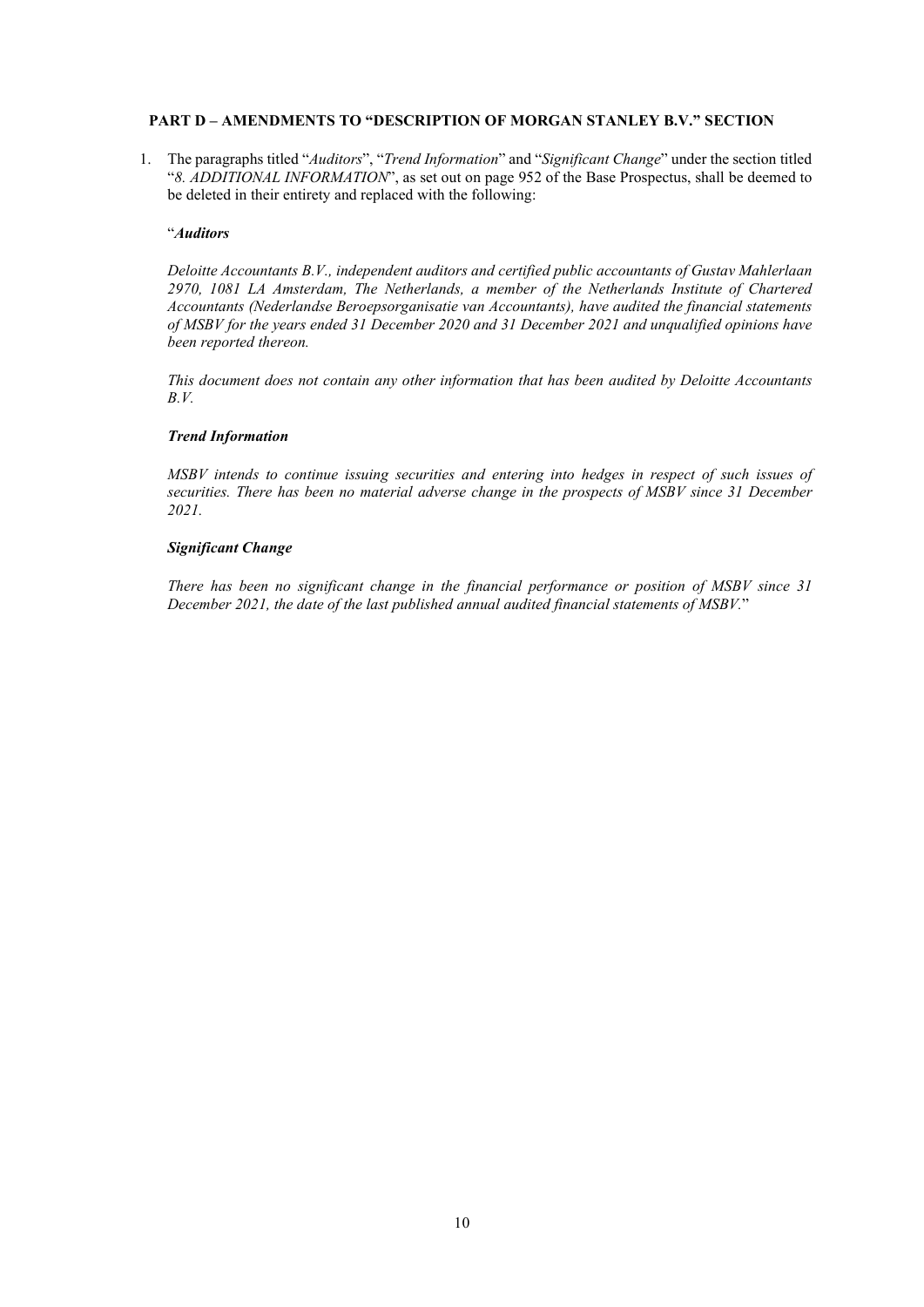# PART E – AMENDMENTS TO "DESCRIPTION OF MORGAN STANLEY FINANCE LLC" **SECTION**

1. The first row of the table underneath the sub-section titled "Credit Ratings" on page 953 of the Base Prospectus shall be deemed to be deleted in its entirety and the following substituted therefor:

Fitch  $A$  Positive

2. The final row of the table underneath the sub-section titled "Credit Ratings" on page 953 of the Base Prospectus shall be deemed to be deleted in its entirety and the following substituted therefor:

 $S\&P$  Stable

3. The final row of the table underneath the heading "Long-Term Debt" on pages 953 – 954 of the Base Prospectus shall be deemed to be deleted in its entirety and the following substituted therefor:

S&P An obligation rated 'A' is somewhat more susceptible to the adverse effects of changes in circumstances and economic conditions than obligations in higher-rated categories. However, the obligor's capacity to meet its financial commitment on the obligation is still strong. Ratings from 'AA' to 'CCC' may be modified by the addition of a plus  $(+)$  or minus  $(-)$  sign to show relative standing within the rating categories.

4. The paragraphs titled "Auditors", "Trend Information" and "Significant Change" under the section titled "8. ADDITIONAL INFORMATION", as set out on pages 955 – 956 of the Base Prospectus, shall be deemed to be deleted in their entirety and replaced with the following:

#### "Auditors

Deloitte & Touche LLP, 30 Rockefeller Plaza, New York, NY 10112, United States, an independent registered public accounting firm registered with the Public Company Accounting Oversight Board (United States of America) have audited the financial statements of MSFL as of and for the year ended 31 December 2021; and as of and for the year ended 31 December 2020, and unqualified opinions have been reported thereon, which include an explanatory paragraph referring to significant transactions with affiliates.

This document does not contain any other information in respect of MSFL that has been audited by Deloitte & Touche LLP.

#### Trend Information

MSFL intends to continue issuing securities. There has been no material adverse change in the prospects of MSFL since 31 December 2021.

#### Significant Change

There has been no significant change in the financial performance or position of MSFL since 31 December 2021, the date of the last published annual audited financial statements of MSFL."

5. The paragraph titled "Emphasis of Matter" under the section titled "8. ADDITIONAL INFORMATION", as set out on page 956 of the Base Prospectus, shall be deemed to be deleted in its entirety and replaced with the following:

# "Emphasis of Matter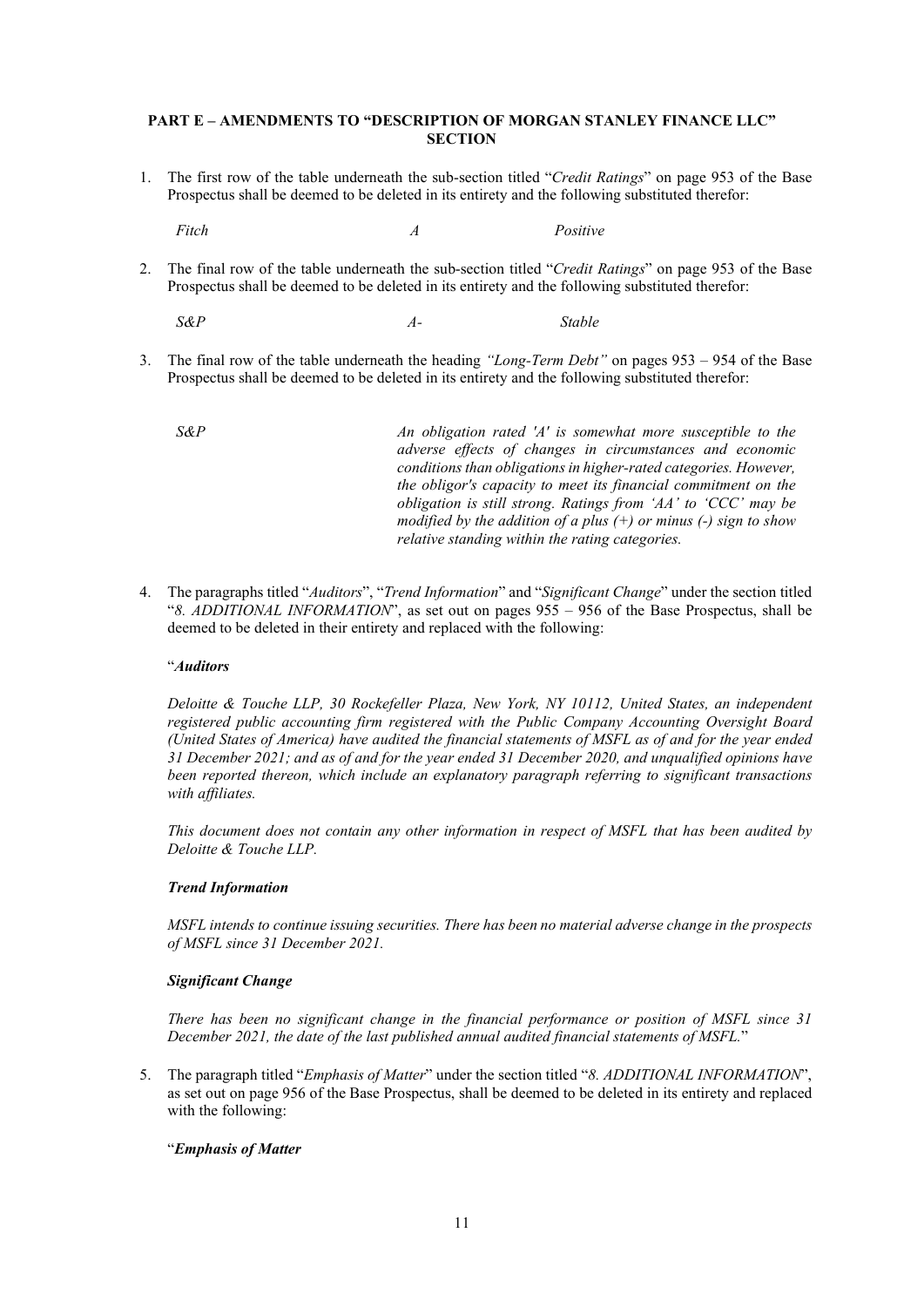As specified in the financial statement for MSFL for the year ended 31 December 2021, the activities of MSFL include significant transactions with affiliates and related companies, such as Morgan Stanley, and therefore may not necessarily be indicative of the conditions or results of operations that would have existed had MSFL not been a part of such transactions with its affiliates and related companies, such as Morgan Stanley, and had operated as an unaffiliated, stand-alone business."